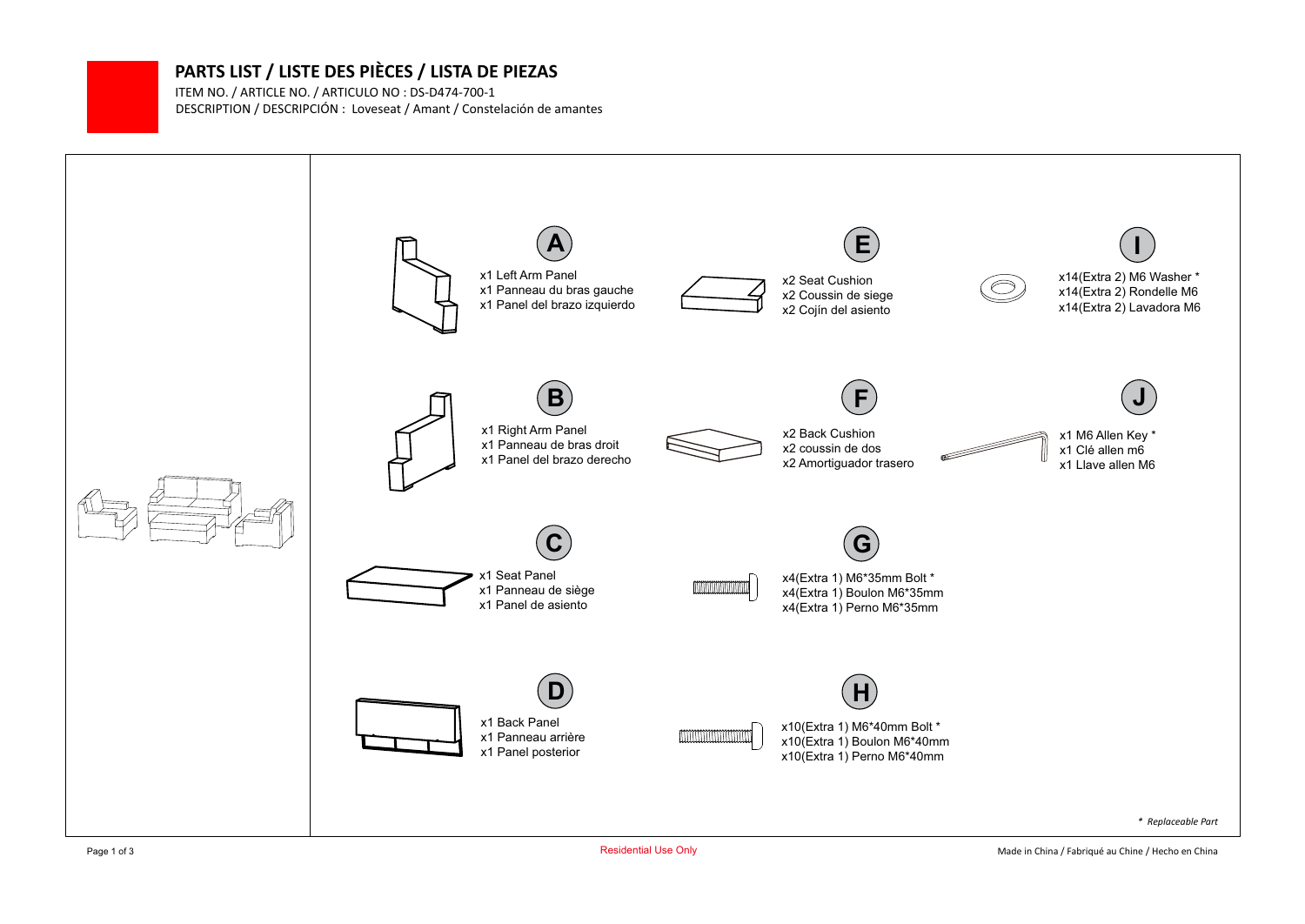## **ASSEMBLY INSTRUCTIONS / NOTICE DE MONTAGE / INSTRUCCIONES DE MONTAJE**

DESCRIPTION / DESCRIPCIÓN : Loveseat / Amant / Constelación de amantes ITEM NO. / ARTICLE NO. / ARTICULO NO : DS-D474-700-1